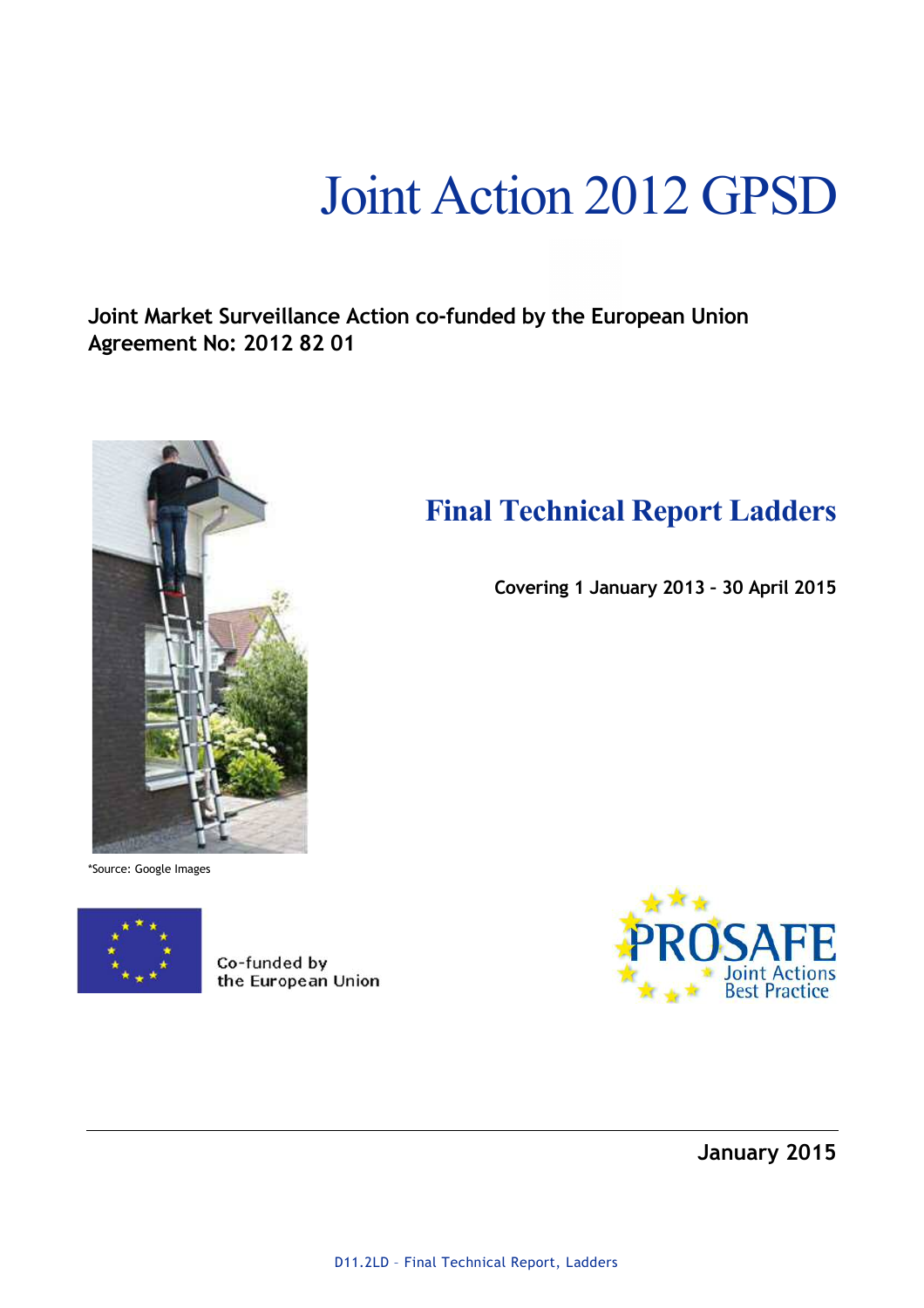### **Disclaimer**

This report arises from the Joint Market Surveillance Action on GPSD Products – JA2012, which received funding from the European Union in the framework of the 'Programme of Community Action in the field of Consumer Policy (2007-2013)'.

The report reflects only the views of the author. *The Consumers, Health and Food Executive Agency (Chafea)* cannot be held responsible for any use, which may be made of the information contained therein.

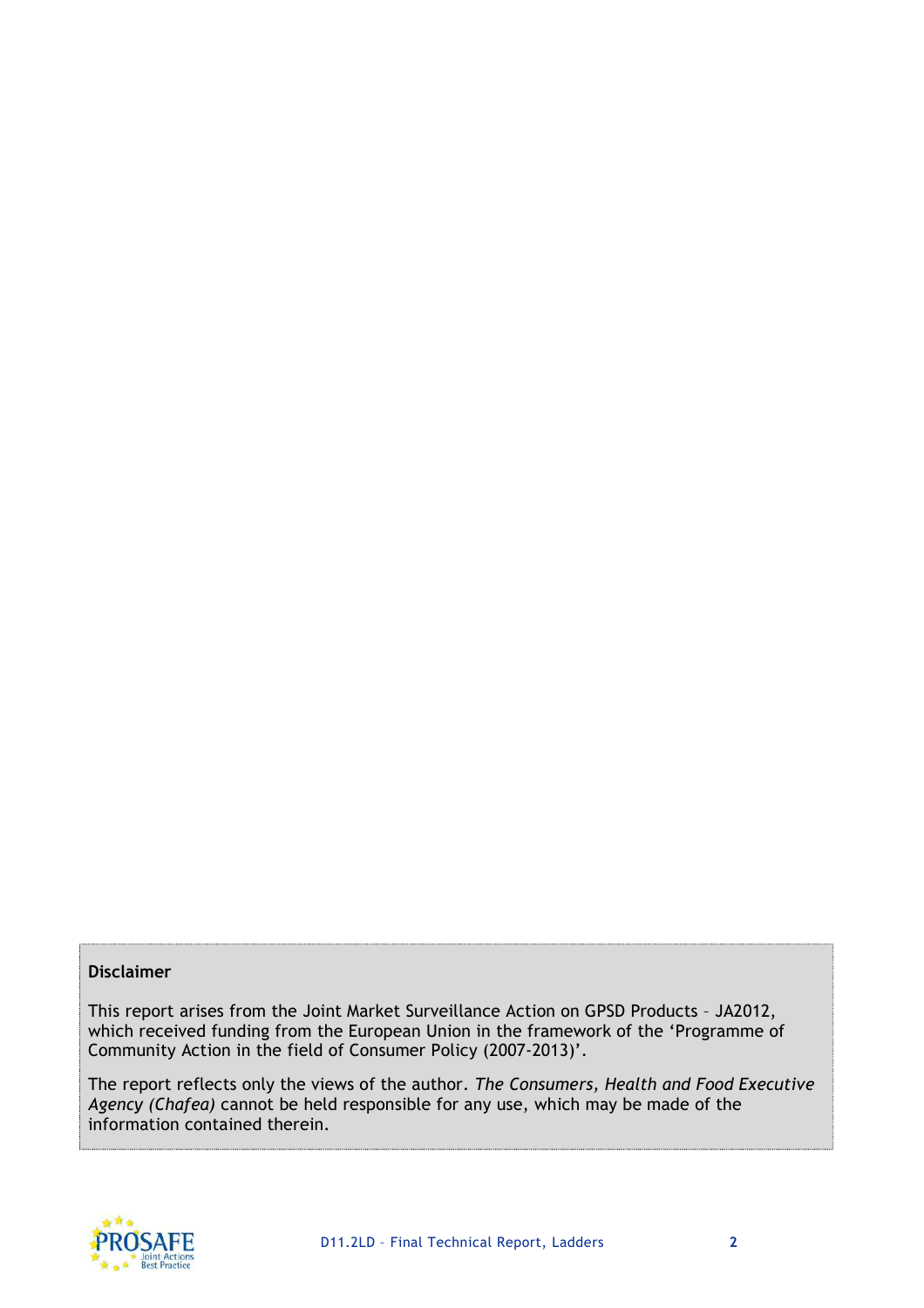# **Table of Contents**

| $\mathbf{1}$   |                              |  |  |  |  |  |  |  |
|----------------|------------------------------|--|--|--|--|--|--|--|
|                | 1.4<br>$1.5 -$<br>1.6<br>1.7 |  |  |  |  |  |  |  |
| $\overline{2}$ |                              |  |  |  |  |  |  |  |
| 3              |                              |  |  |  |  |  |  |  |
|                |                              |  |  |  |  |  |  |  |
| $\overline{4}$ |                              |  |  |  |  |  |  |  |
|                |                              |  |  |  |  |  |  |  |
| 5              |                              |  |  |  |  |  |  |  |
|                | 5.1                          |  |  |  |  |  |  |  |
| 6              |                              |  |  |  |  |  |  |  |
| 7              |                              |  |  |  |  |  |  |  |

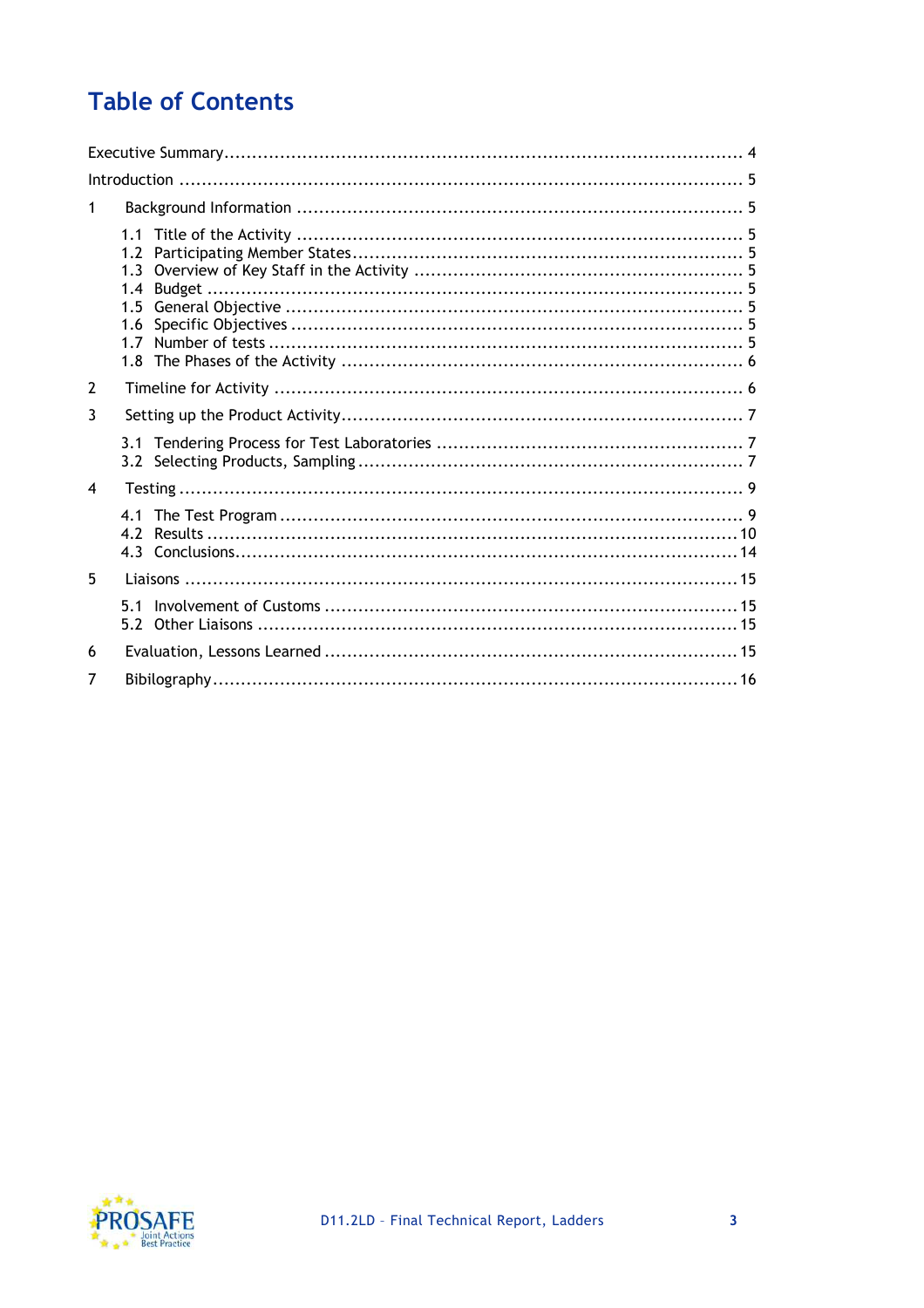### **Executive Summary**

This report presents the activities undertaken and the results achieved in the Ladders Activity of "Joint Market Surveillance Action on GPSD Products – JA2012" supported financially by the European Union under Grant Agreement No. 2012 82 01.

The activity was carried out by PROSAFE and 28 market surveillance authorities from 18 Member States (Belgium, Bulgaria, the Czech Republic, Denmark, France, Germany, Ireland, Latvia, Lithuania, Malta, the Netherlands, Poland, Portugal, Romania, Slovenia, Spain, Sweden and the United Kingdom) plus Norway. Furthermore, Bosnia and Herzegovina, Finland, Iceland, Luxembourg and Turkey participated in the Joint Action as collaborating partners outside the financial scheme.

The primary goals of the Action on Ladders were to collect data on the EU market for telescopic, multi-hinged and other unusual ladder types; assist the development of improved safety standards as none currently exist for telescopic type ladders (note there is a draft EN standard which is expected to be published during 2015, however there is a view that this new standard may not be sufficient); build knowledge on the relevant ladder standard tests already in place; and to find out the degree to which ladder samples on the market can be considered safe. The Member States (MS) who were involved in this specific Activity were the Czech Republic, France, Iceland, The Netherlands and Slovenia.

The approach to the Activity was typical in that the participating Market Surveillance Authorities undertook to: study the participating members' national markets for the appropriate types of ladders to produce a market survey; use this data to make decisions on sampling; visit manufacturers/importers/wholesalers to inspect and collect products; test all the ladder samples at an appropriately skilled laboratory; carry out harmonised risk assessments for each ladder tested; undertake follow-up actions on non-compliant products; and report on actions taken.

In total, detailed market and product information was gathered on 66 telescopic, multi-hinged and other unusual ladder types by the MS, which resulted in 18 ladders being selected. Nine telescopic ladders and nine multi-hinged ladders were sent for testing to selected tests from the current standards for ladders, EN131-2, - 3, -4, pr-6, plus some additional tests designed by the Activity. 100% of the ladders failed to meet the entire test programme based on EN131, which is a serious cause for concern as that family of standards is considered by many to have a number of significant weaknesses. The results of the additional tests designed by this Activity highlighted some specific areas where the EN131 standard is lacking, particularly in regards to base slip and side slip.

The test results were subject to risk assessments using the RAPEX tool. Following the results of this, the participating MSAs took enforcement actions on the majority of the models tested.

Overall, it can be concluded that the goals of the Action were met.

#### **Caution!**

The above results are based on products that were sampled from the markets in the participating countries by experienced market surveillance inspectors that were looking for non-compliant and potentially unsafe products. As in any routine market surveillance activity, the results represent the targeted efforts that authorities undertake to identify unsafe products. They do not give a statistically valid picture of the market situation.

The samples were tested at a laboratory accredited for testing ladders. The test programme focused on those safety requirements that have the largest impact on consumer safety.

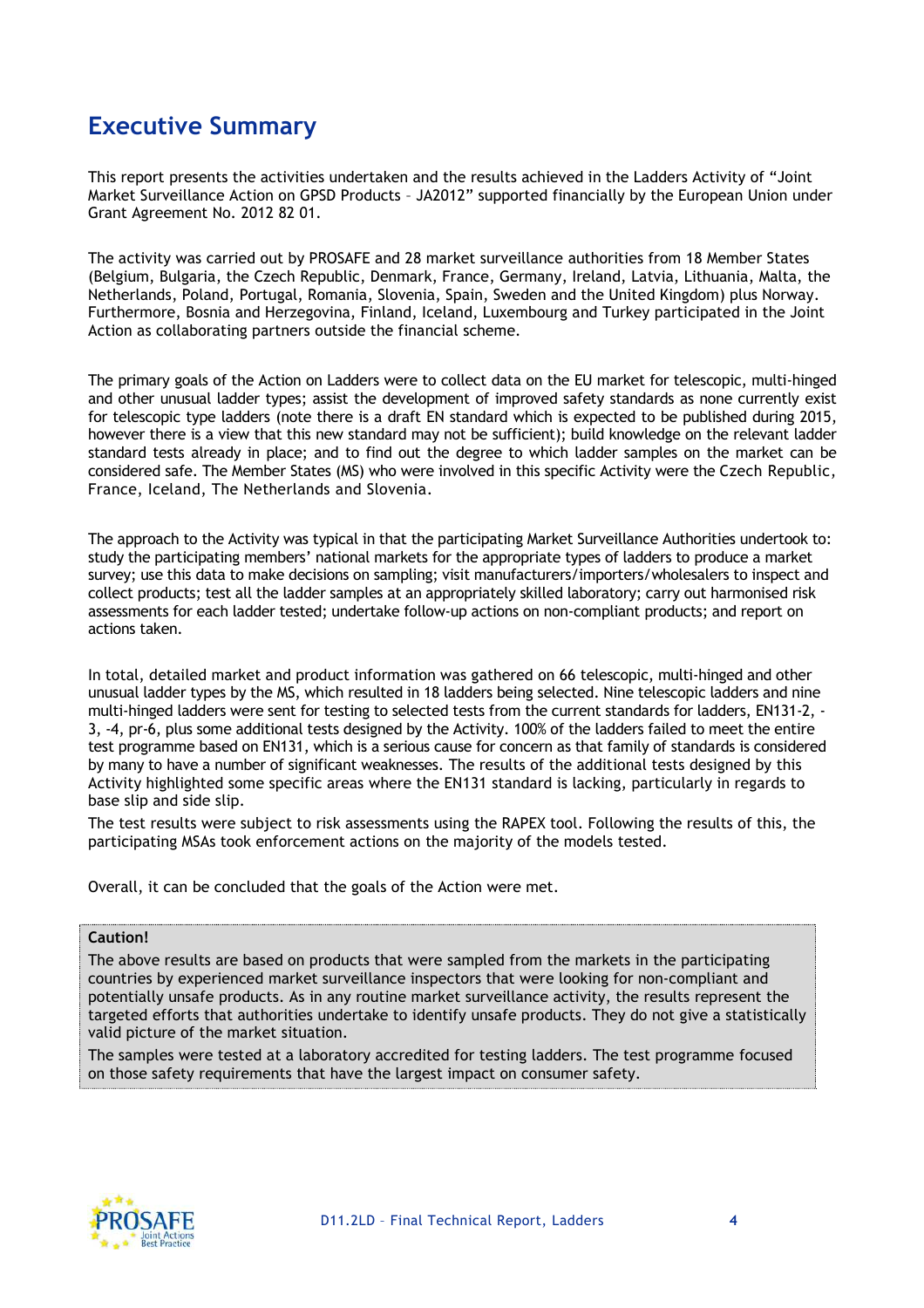### **Introduction**

This is the final technical report prepared for the Ladders Activity of the Joint Market Surveillance Action on GPSD Products – JA2012. The Joint Action received funding from the European Union in the framework of the 'Programme of Community action in the field of Consumer policy (2007-2013)'.

# **1 Background Information**

This chapter presents a short extract of the project description. The full description can be found in the Grant Agreement [1].

### **1.1 Title of the Activity**

Ladders

The activity was part of Joint Market Surveillance Action on GPSD Products – JA2012 The European Commission supported the Joint Action financially under Grant Agreement No. 2012 82 01.

### **1.2 Participating Member States**

The activity was undertaken by PROSAFE and 5 market surveillance authorities from 5 Member States (France, Czech Republic, Iceland, Slovenia and The Netherlands).

The applicant body that also took overall responsibility for the Joint Action was PROSAFE.

### **1.3 Overview of Key Staff in the Activity**

The Activity Leader was Maksimiljan Bornsek (Slovenia). The Activity Leader was supported by the PROSAFE consultant, Chris Evans.

### **1.4 Budget**

The total budget cost for the Activity was  $\epsilon$  xxx.xxx.

### **1.5 General Objective**

The general objectives of the Activity were to continue to create conditions whereby Member States could cooperate successfully on market surveillance activities and to co-ordinate a number of product activities exposing the results of the activities to the largest number of Member States national authorities possible.

The overarching objective of the product activities were to ensure that telescopic and hinged ladders on the EU market were safe and carried the appropriate warnings and instructions.

### **1.6 Specific Objectives**

As per the Grant Agreement, the Activity set out to:

- Understand the new types of ladders currently entering the EU market
- Establish to what degree these ladders comply with the published standards
- Contribute to the development of a safety standard for telescopic ladders, as none is currently published
- Build on the exploratory work undertaken under JA2010 Ladders, which indicated several safety issues with some new designs of ladders, in particular those designed to be collapsed/folded for storage
- Support CEN in the definition and checking of test methods, the reproducibility of tests, etc
- Raise awareness amongst MS for the need for increased safety and harmonisation in this product area

### **1.7 Number of tests**

A total of 18 telescopic and multi-hinged ladders were selected and subjected to a range of tests taken from EN 131 Part 2 (for all types of leaning ladders) [2], Part 3 (for instructions of ladders) [3], Part 4 (specific to hinged ladders) [4], draft Part 6 (specific to telescopic ladders) [5] plus some additional tests developed by this JA (as there is a view that the published and proposed standards are inadequate in parts).

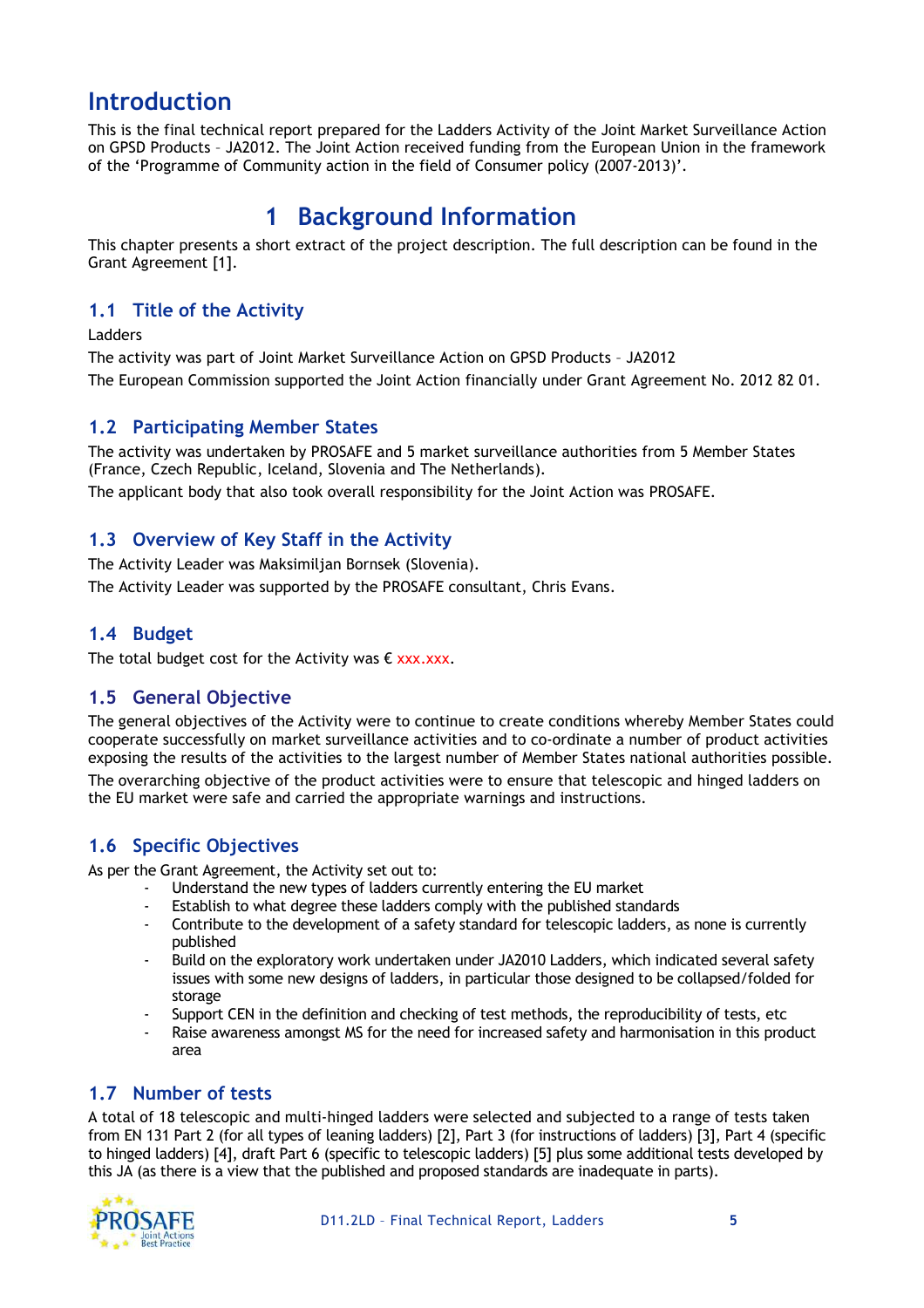### **1.8 The Phases of the Activity**

The Activity was a market surveillance action that followed these phases:

Market Surveillance

The 5 MS undertook a market survey for telescopic, multi-hinged and other unusual ladder types within their countries to determine the range and type of products present in their economies. This overview helped to deliver a snapshot of the types of ladders currently being sold on the markets of the MS, and provided a basis for the sampling criteria within the scope of the Action.

- Deciding on sampling criteria Using the data gathered above, the Activity decided on how the Member States should carry out sampling, i.e. how many and what type of ladders would be taken by each authority, when the sampling would take place, and how many samples should be taken of each ladder.
- Sample products

The Member States would acquire ladders according to their chosen sampling criteria. The market surveillance authorities visited manufacturers, importers, wholesalers, retailers and reviewed internet sites to identify products. This was coordinated and reported back to the Activity.

- Test products at a laboratory The Activity issued a call for tender and selected an appropriate laboratory (nVWA) to which the Member States sent their products for testing. The ladders were shipped and the laboratory submitted test reports after the testing had taken place. The Joint Action shared all test reports with all the participants.
- Risk assessment

The participants developed a common approach to the application of the RAPEX risk assessment guideline [6] for ladders to assure that the resulting assessments were harmonised to the greatest extent possible using the results of tests undertaken from EN 131. The Member States then further assessed the risk for the ladders applying the results from the tests developed by the JA participants.

• Follow-up on non-compliant products and exchange information on follow-up activities. The Member State authorities followed up with the appropriate economic operators in their countries, i.e. consulted with them on the results from the risk assessment, agreed on appropriate measures and checked that these were properly implemented. The resulting measures were reported to the Joint Action and shared with all participants.

# **2 Timeline for Activity**

The timing of the major tasks undertaken during this Activity is given in the Gantt chart below.

| JA2012 LADDERS Activity plan                                |                    |          |                          |                |   |                |   |  |  |   |  |   |              |  |  |   |   |                                                                    |  |  |
|-------------------------------------------------------------|--------------------|----------|--------------------------|----------------|---|----------------|---|--|--|---|--|---|--------------|--|--|---|---|--------------------------------------------------------------------|--|--|
|                                                             |                    |          | Note: M1 is January 2013 |                |   |                |   |  |  |   |  |   |              |  |  |   |   |                                                                    |  |  |
| Activity                                                    |                    | Deadline |                          |                |   |                |   |  |  |   |  |   | <b>Month</b> |  |  |   |   |                                                                    |  |  |
|                                                             | Deliverable        |          | 1                        | $\overline{2}$ | 3 | $\overline{4}$ |   |  |  |   |  |   |              |  |  |   |   | 5 6 7 8 9 10 11 12 13 14 15 16 17 18 19 20 21 22 23 24 25 26 27 28 |  |  |
| Ladders                                                     |                    |          |                          |                |   |                |   |  |  |   |  |   |              |  |  |   |   |                                                                    |  |  |
| Planning of activities                                      | D5.1LD             | Month 6  |                          |                |   |                |   |  |  |   |  |   |              |  |  |   |   |                                                                    |  |  |
| Kick-off and planning meeting                               | D5.2LD             | Month 5  |                          |                |   |                | x |  |  |   |  |   |              |  |  |   |   |                                                                    |  |  |
| 2nd project meeting                                         | D6.1LD             | Month 10 |                          |                |   |                |   |  |  | X |  |   |              |  |  |   |   |                                                                    |  |  |
| 3rd project meeting                                         | D6.2LD             | Month 13 |                          |                |   |                |   |  |  |   |  | X |              |  |  |   |   |                                                                    |  |  |
| 4th project meeting                                         | D6.3LD             | Month 21 |                          |                |   |                |   |  |  |   |  |   |              |  |  | X |   |                                                                    |  |  |
| 5th project meeting                                         | D6.4LD             | Month 23 |                          |                |   |                |   |  |  |   |  |   |              |  |  |   | χ |                                                                    |  |  |
| Set up means for exchange of information                    | D7LD               | Month 10 |                          |                |   |                |   |  |  |   |  |   |              |  |  |   |   |                                                                    |  |  |
| Sampling schemes                                            | D8.1LD             | Month 10 |                          |                |   |                |   |  |  |   |  |   |              |  |  |   |   |                                                                    |  |  |
| Checklist and/or guidelines                                 | D8.2LD             | Month 10 |                          |                |   |                |   |  |  |   |  |   |              |  |  |   |   |                                                                    |  |  |
| Test criteria                                               | D9.1LD             | Month10  |                          |                |   |                |   |  |  |   |  |   |              |  |  |   |   |                                                                    |  |  |
| Joint testing, memo describing tendering process and result | D9.2LD             | Month 13 |                          |                |   |                |   |  |  |   |  |   |              |  |  |   |   |                                                                    |  |  |
| Market surveillance activities                              | D <sub>10</sub> LD | Month 24 |                          |                |   |                |   |  |  |   |  |   |              |  |  |   |   |                                                                    |  |  |
| Follow-up activities                                        | D11.1LD            | Month 24 |                          |                |   |                |   |  |  |   |  |   |              |  |  |   |   |                                                                    |  |  |
| Final Technical Report                                      | D11.2LD            | Month 26 |                          |                |   |                |   |  |  |   |  |   |              |  |  |   |   |                                                                    |  |  |

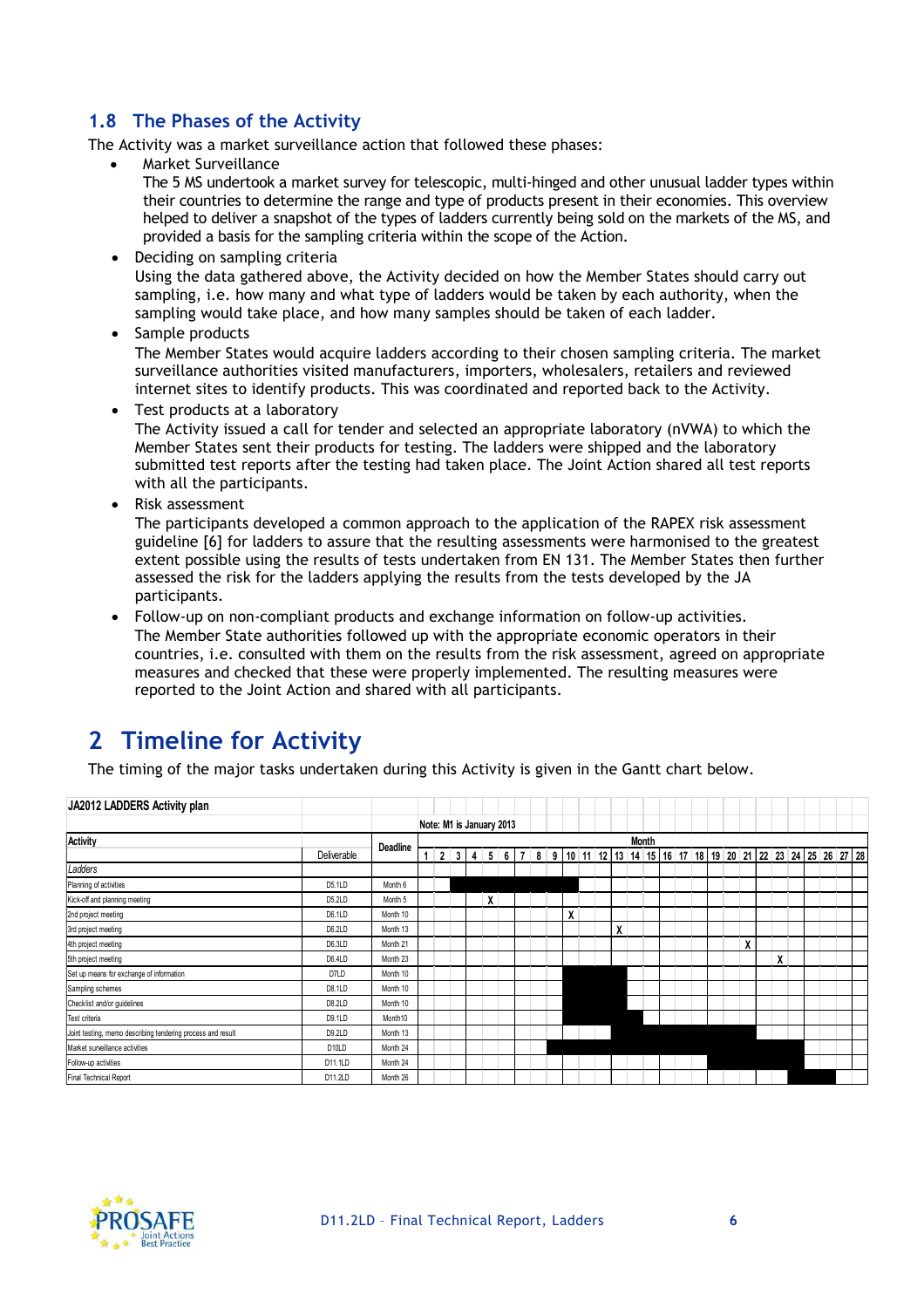# **3 Setting up the Product Activity**

### **3.1 Tendering Process for Test Laboratories**

A list of potential testing laboratories from within the EEA was populated by the participants and the Activity Coordinator. An Expression of Interest for the testing of telescopic, multi-hinged and other unusual ladder types was prepared and sent to these 12 laboratories, of which 8 replied detailing their experience of testing ladders, relevant accreditations and their relationships with ladder manufacturers.

A call for tender was then prepared (using PROSAFE's standard procedures and detailing all tests/methods required) and sent to 4 of the responding labs (the remaining 4 were not accredited for testing to EN131 so were excluded from the remainder of the tendering process). In addition, the call was placed on the PROSAFE website. A total of 5 laboratories replied. These were evaluated at length and following detailed discussions with two short-listed test laboratories, the contract was awarded to nVWA, Zwijndrecht, The Netherlands. This laboratory offered the lowest costs, best level of accreditation, as well as having substantial experience in the testing of ladders.

The purpose of the testing was to check that the ladders supplied met selected tests from the current standards – EN131 pt2, pt3 and pt4. Also, the new draft standard prEN131 pt6. In addition, some extra tests designed by the Activity were also included (specific details of how the non-standard tests were to be performed were provided within the tender documentation).

### **3.2 Selecting Products, Sampling**

Exploratory work done in the previous Ladders Activity (JA2010 Ladders) had shown that the few telescopic samples examined at that time could present an unacceptable level of risk to the user, and that the test standards applying to these types of ladders would need to be examined in more detail – hence this Activity. It was also established that the standards for ladders, the EN131 series, were lacking test requirements/clauses for some specific risks associated with using these types of ladders, such as side slip and base slip.

The group agreed to start the Activity with a market survey, to determine the range and type of telescopic/multi-hinged/other unusual ladder types present in their economies. Each participating country was asked to provide details (e.g. ladder type, model, price, photos, etc.) of each ladder type for a minimum of 10 ladder samples. The resulting market picture overview identified that these unusual ladder types were widely available within the MS's markets (sometimes at very low prices). Having reviewed the results of the surveys during Meeting 2, the group decided to focus their selection of samples on those that were the most common:

Stepladders – multi hinged Stepladders – telescopic Leaning ladders – multi hinged Leaning ladders - telescopic Platforms – telescopic Platforms – multi hinged

The Activity Coordinator sent a memo to all the member states giving pictorial examples of which types of ladders to sample – see figure 1 overleaf.

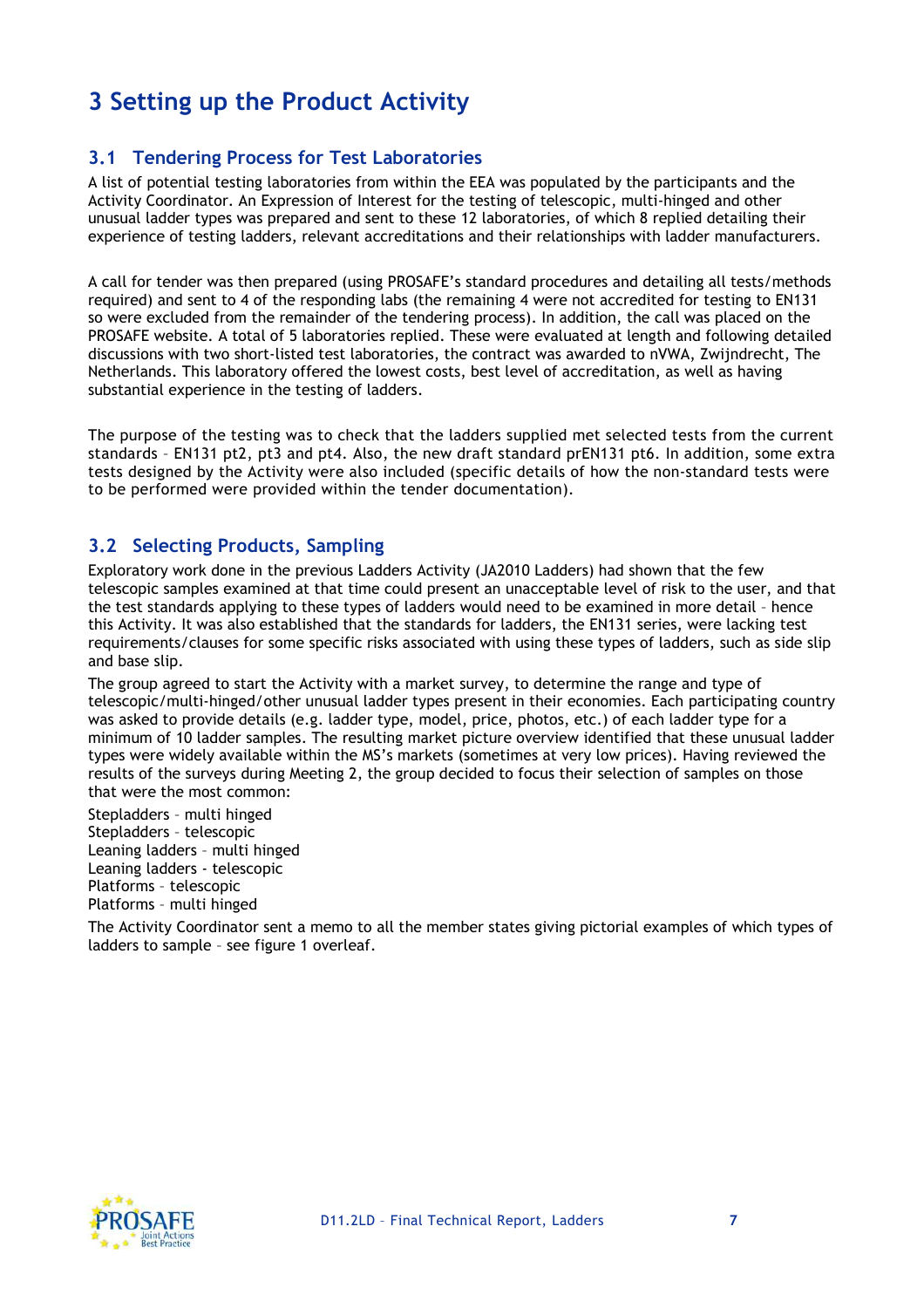

*Figure 1: The 6 types of unusual ladders targeted by the JA2012 Ladders Activity* 

Thereafter, each participant was provided with a target number of models to obtain from their market; this target number being based on the available budget (as per the Grant Agreement) for testing being shared equally between the participating Member states.

Each of the 5 MS supplied a mix of telescopic and multi-hinged ladders as set out in Figure 2 below:

| Member State                                         | No of telescopic ladders<br>supplied | Number of multi-hinged<br>ladders supplied | Total number of ladders<br>supplied per Member<br>State |
|------------------------------------------------------|--------------------------------------|--------------------------------------------|---------------------------------------------------------|
| Czech Republic                                       |                                      |                                            |                                                         |
| France                                               |                                      |                                            |                                                         |
| Iceland                                              |                                      |                                            |                                                         |
| Slovenia                                             |                                      |                                            |                                                         |
| The Netherlands                                      |                                      |                                            |                                                         |
| <b>Total Number of Ladders</b><br>supplied (by type) |                                      |                                            | 18                                                      |

*Figure 2: The types and quantities of unusual ladders supplied by the MS* 

Not all Member States took part in the full sampling programme as France only sent 1 telescopic and 1 multi-hinged ladder for testing (and only 1 sample of each rather than the 2 samples required in order to undertake all the agreed tests in sequence).

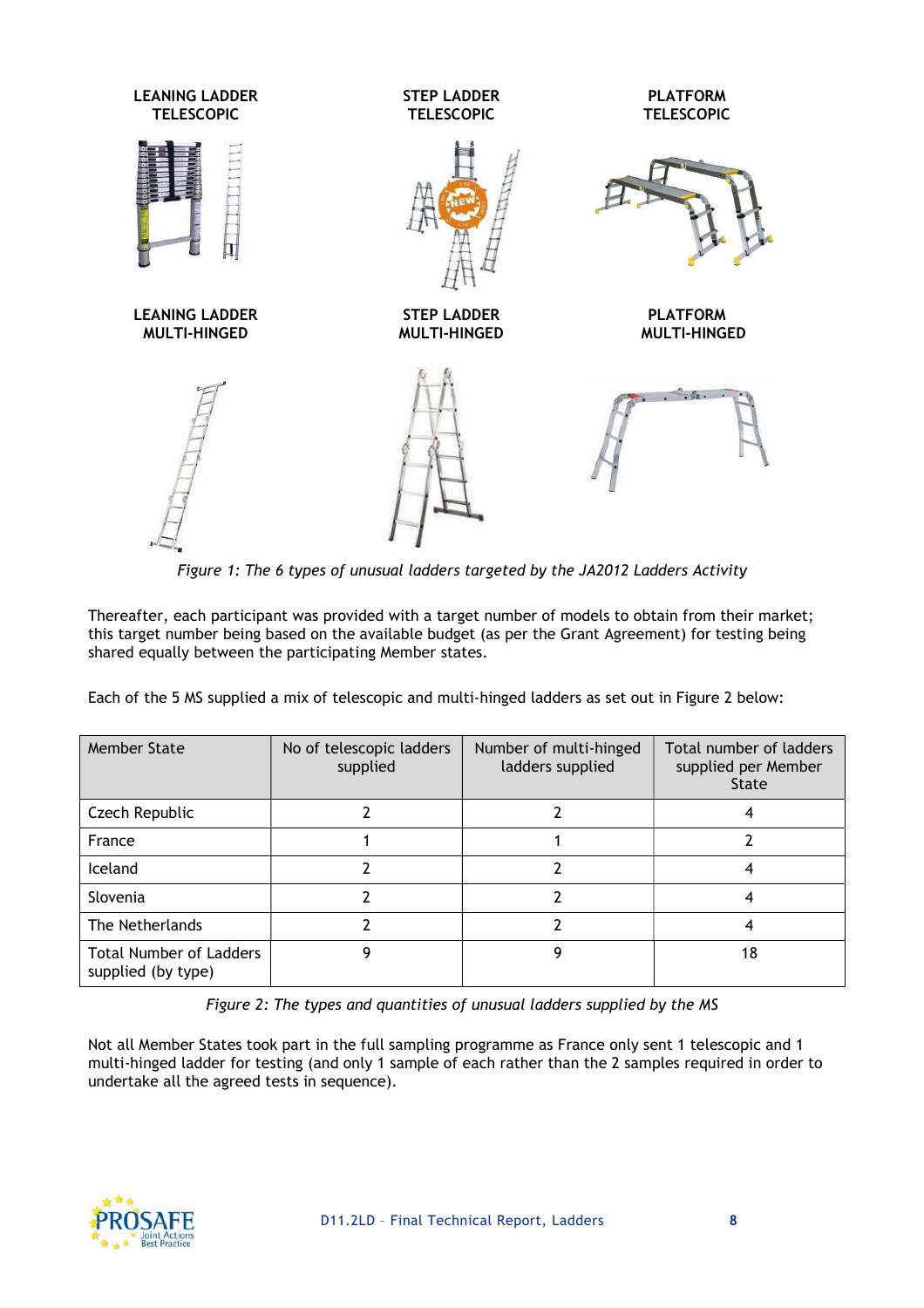# **4 Testing**

### **4.1 The Test Program**

Testing is usually required to establish the extent to which a product represents a safety risk to users. And testing is normally undertaken in accordance with the applicable safety standard. But, in the case of ladders, the test standard EN131 was recognised by all participants to contain some deficiencies. Consequently, it was necessary for the JA to develop additional test requirements beyond those contained within EN131. Guided by a participant from NL, who was a ladder expert and also a member of CEN TC93 and the GPSD Ladders Expert Group, the participants undertook the task of developing their own checks based on tests in standards used elsewhere in the world and those under development within CEN TC93. In their testing, the participants were seeking to replicate how ladders are used in practice.

The EN131 tests applied were as follows:

#### Hinged ladders

| <b>Test Standard</b>      | Clause  | Notes or qualifications                                                                                      |
|---------------------------|---------|--------------------------------------------------------------------------------------------------------------|
| EN131-2                   | 5.5     | Bottom style end test. Do test as specified then continue to<br>failure                                      |
|                           | 5.8.1   | Test of opening restraints and hinges of standing ladders - the<br>tests of 5.8.2-5.8.4 apply as applicable. |
|                           | 5.11    | Feet pull test                                                                                               |
| EN 131-3                  |         | User instructions and markings (requirements adjusted to suit this<br>type of ladder)                        |
| EN131-4 Hinged<br>ladders | 4.4     | Hinged ladder in stand-off position                                                                          |
|                           | 5.2     | Decking component (if supplied)                                                                              |
|                           | 6.2.2   | Strength test                                                                                                |
|                           | 6.2.3   | Cyclic load test                                                                                             |
|                           | 6.2.4.3 | Safety test of the ladder (fabricate a substitute decking<br>component if not supplied)                      |

#### Telescopic ladders

| <b>Test Standard</b>                                                  | Clause | Notes or qualifications                                            |
|-----------------------------------------------------------------------|--------|--------------------------------------------------------------------|
|                                                                       |        |                                                                    |
|                                                                       | 5.8.1  | Test of opening restraints and hinges of standing ladders - the    |
| EN131-2                                                               |        | tests of 5.8.2-5.8.4 apply as applicable.                          |
|                                                                       |        | User instructions and markings (requirements adjusted to suit this |
| EN 131-3                                                              |        | type of ladder)                                                    |
| EN131-6<br><b>Telescopic ladders</b><br>(Revised draft<br>2013-09-25) | 5.4    | Locking of the rung/step sections                                  |
|                                                                       | 6.2    | Drop test                                                          |
|                                                                       | 6.3    | Strength test of beams                                             |

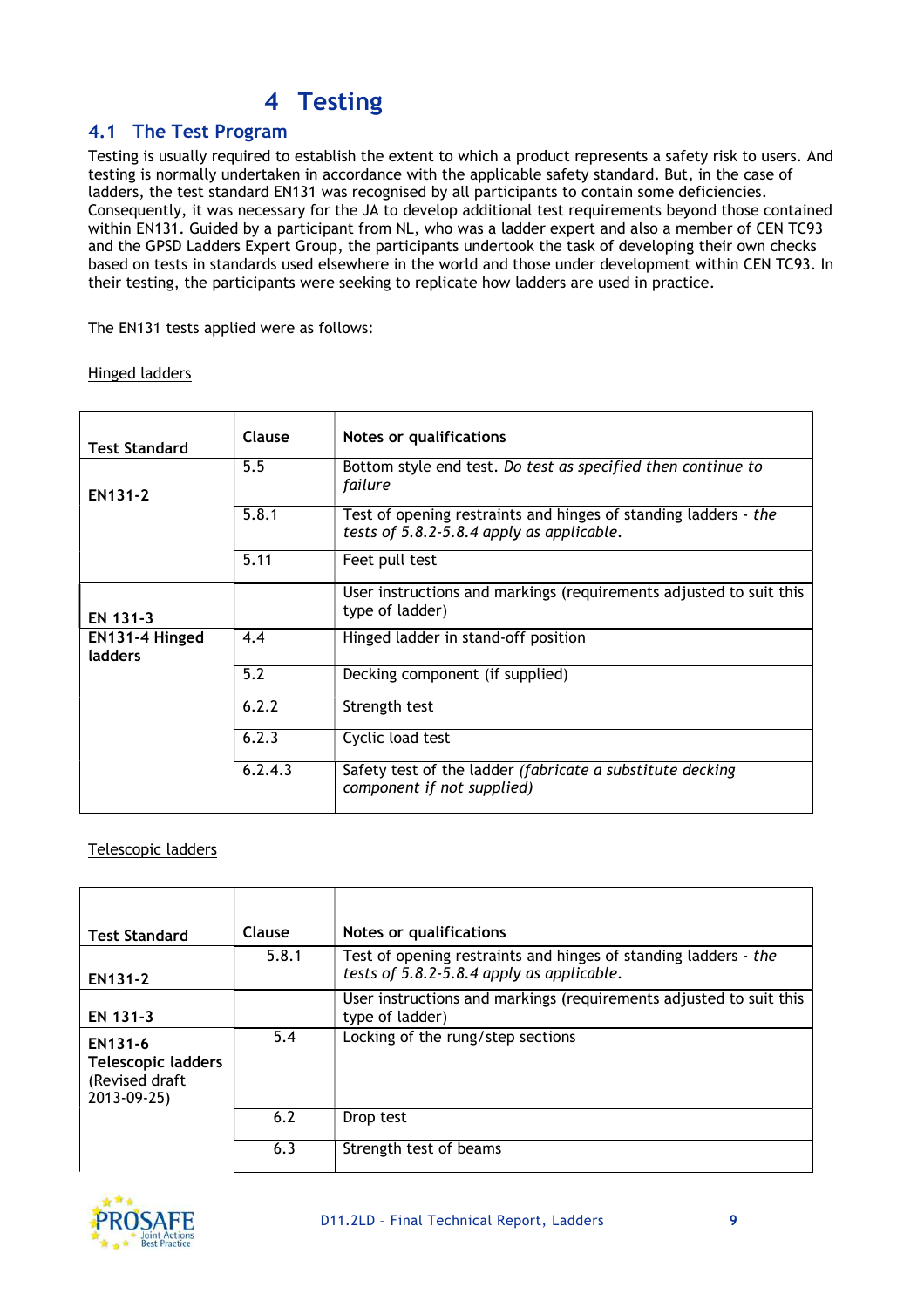| 6.7.2 | Rungs/steps strength test - unlocked position |
|-------|-----------------------------------------------|
| 6.7.4 | Pull out test of rung/step                    |
| 6.9.1 | Cyclic test                                   |
| 6.9.2 | Static test of locking mechanism              |
| 6.11  | <b>Torsion test</b>                           |

The tests developed by the Activity (the "JA" tests) were as follows:

| <b>Additional tests</b><br>developed by the<br><b>Activity</b> | Base slip                                                                                                                                                                                       |
|----------------------------------------------------------------|-------------------------------------------------------------------------------------------------------------------------------------------------------------------------------------------------|
|                                                                | Torsion flip                                                                                                                                                                                    |
|                                                                | Strength of beams (65 pull down test)                                                                                                                                                           |
|                                                                | Extra requirements in instructions beyond 131-3 e.g. Do instructions for hinged<br>ladders include how to check locking mechanism is engaged                                                    |
|                                                                | Expert use of product to check whether all the functions introduce any risks<br>e.g. finger entrapment                                                                                          |
|                                                                | Dimensions (in lieu of a side slip test). Maximum width of ladder at base of<br>styles, maximum width of ladder at 60% of maximum extension. Dimensions to<br>be expressed in mm and as a ratio |

In order for the results to be as useful as possible to the participants, 1 sample of each ladder followed a test sequence based on that prescribed in EN131. The second sample followed the test sequence devised by the JA. Consequently, 2 test reports were delivered by the laboratory for each ladder model supplied.

The results of testing were a matter of concern with all 18 ladders failing at least one test of those taken from the EN131 standards. For those failures alone, each ladder was assessed as having a minimum of one high risk ratings – with some ladders having as many as 5 separate high risk ratings. This means that every ladder was unnecessarily contributing further to the already at-risk situation that users face whenever they climb a ladder.

### **4.2 Results**

Figure 3 gives a snapshot view of the non-compliances found during the testing of the 9 telescopic ladder samples to those tests taken from the EN131 standards. The chart shows that the most common cause of failure was the lack of an 'incorrect angle indicator', since 100% of the telescopic ladders failed this clause.

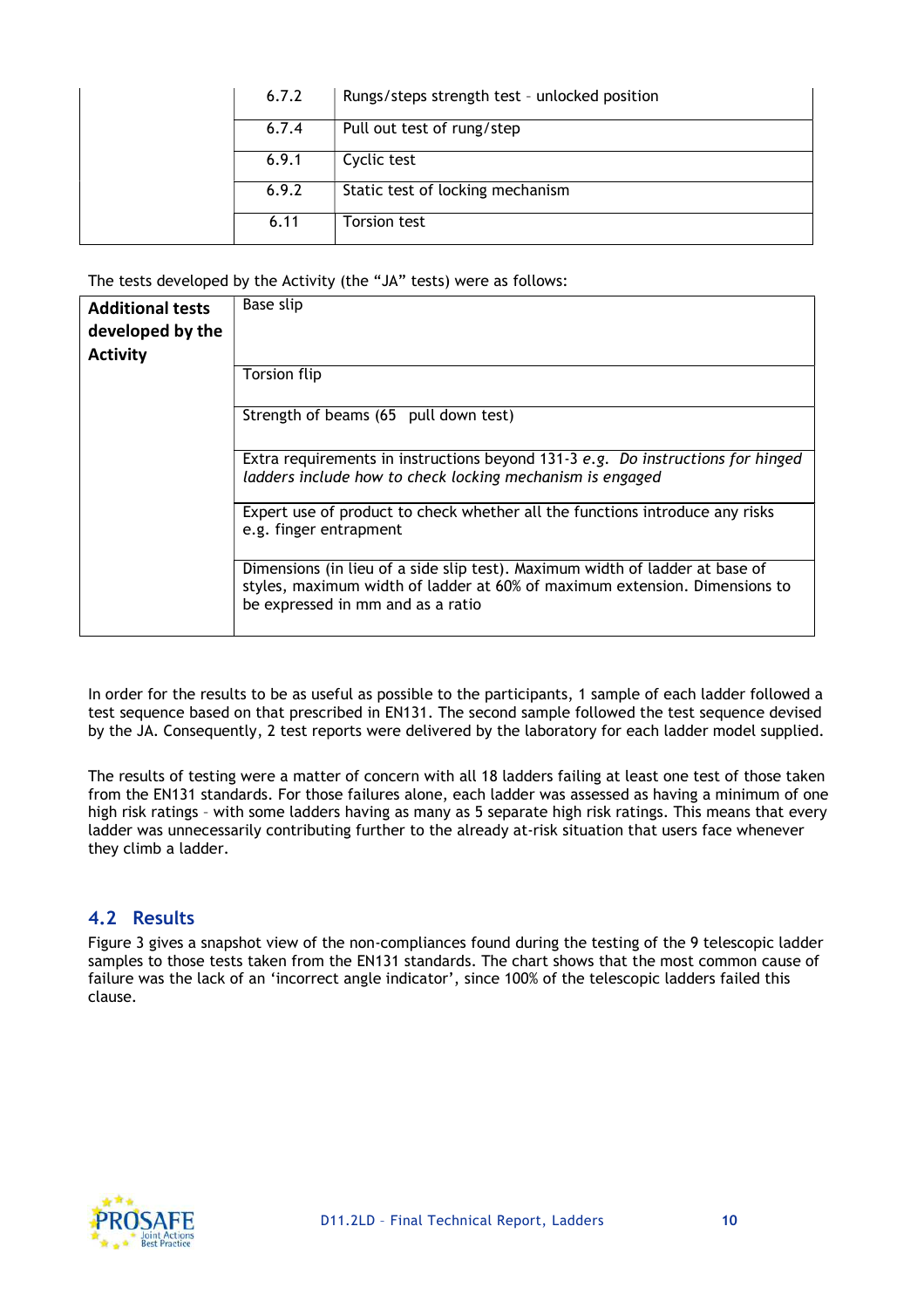

*Figure 3: Details of telescopic ladder failures according to the tests in EN131* 

**Error! Reference source not found.** gives a snapshot view of the non-compliances found in the EN131 tests for the hinged ladder samples. Again, the most common non-compliance related to the test for a 'correct angle indicator (with 7 of 9 samples failing), but also the 'Safety test of the ladder' (Clause 6.2.4.3 of EN131-4) and the 'Cyclic test on hinges' (Clause 6.2.3 of EN131-4) with similar high rates of failure being established.

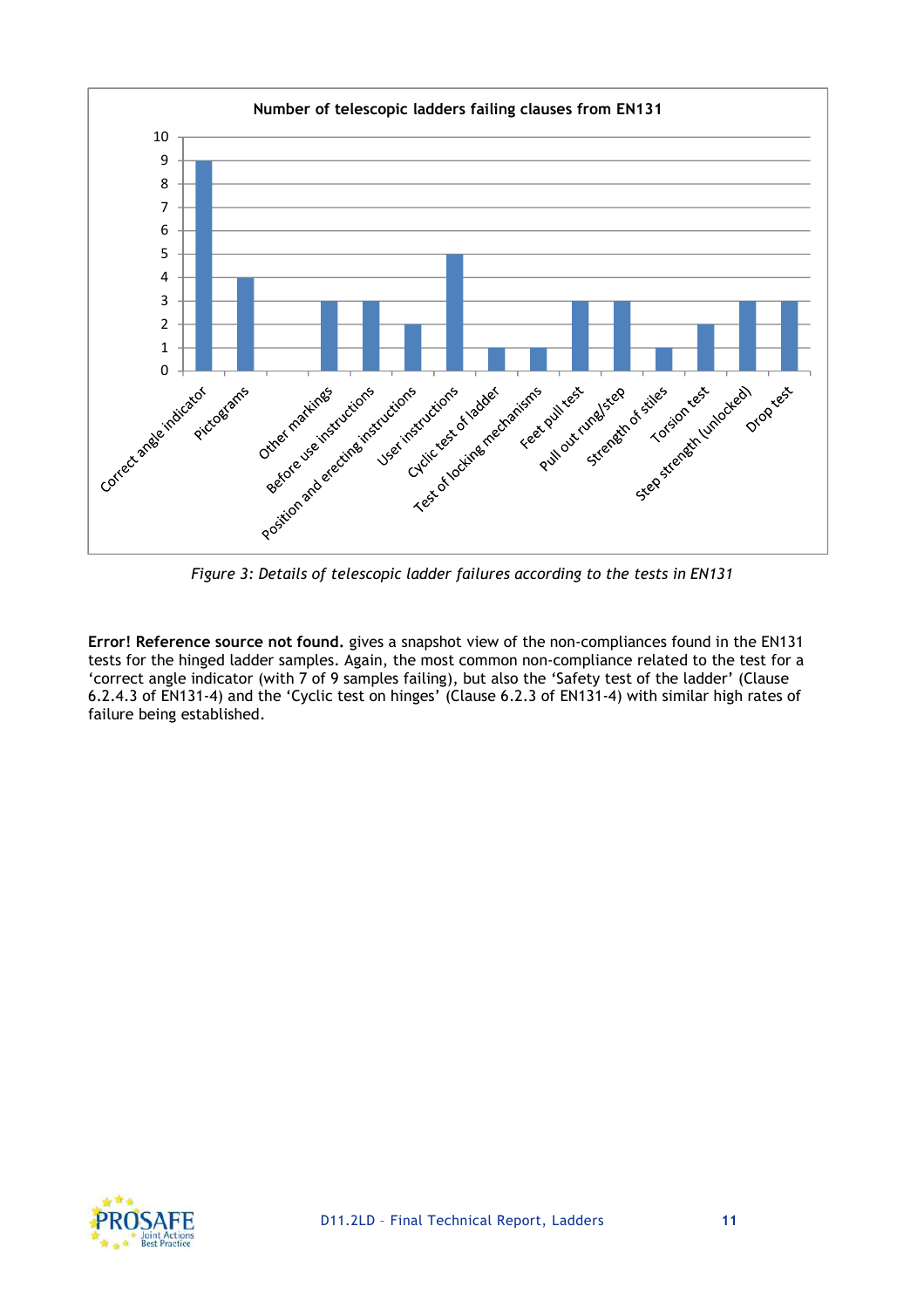

*Figure 4: Details of hinged ladder failures according to the tests in EN 131* 

Classifying results into Pass/Fail categories for those tests developed by the Activity was more challenging. The results obtained for base slip, torsion flip and strength of beams could not be compared with those established in published safety standards. Instead, their main value was as a further contribution to the knowledge built up from the similar tests conducted for the more conventional ladders in JA2010 which is being used by the GPSD Ladders Expert Group to develop guidelines for the testing of ladders that may be introduced to supplement for deficiencies in the EN131 series of standards.

All results were reviewed by the participants working together in conjunction with the expert staff from the test laboratory. This build-up of knowledge enabled the participants to work together to develop risk assessments for each test and for each ladder. In each case, the risk assessments were made for the results based on EN131 tests using the on-line RAPEX tool following the risk assessment guidelines provided on-line by DG SANCO.

Figures 5 & 6, overleaf, provide an overview of the risk ratings agreed.

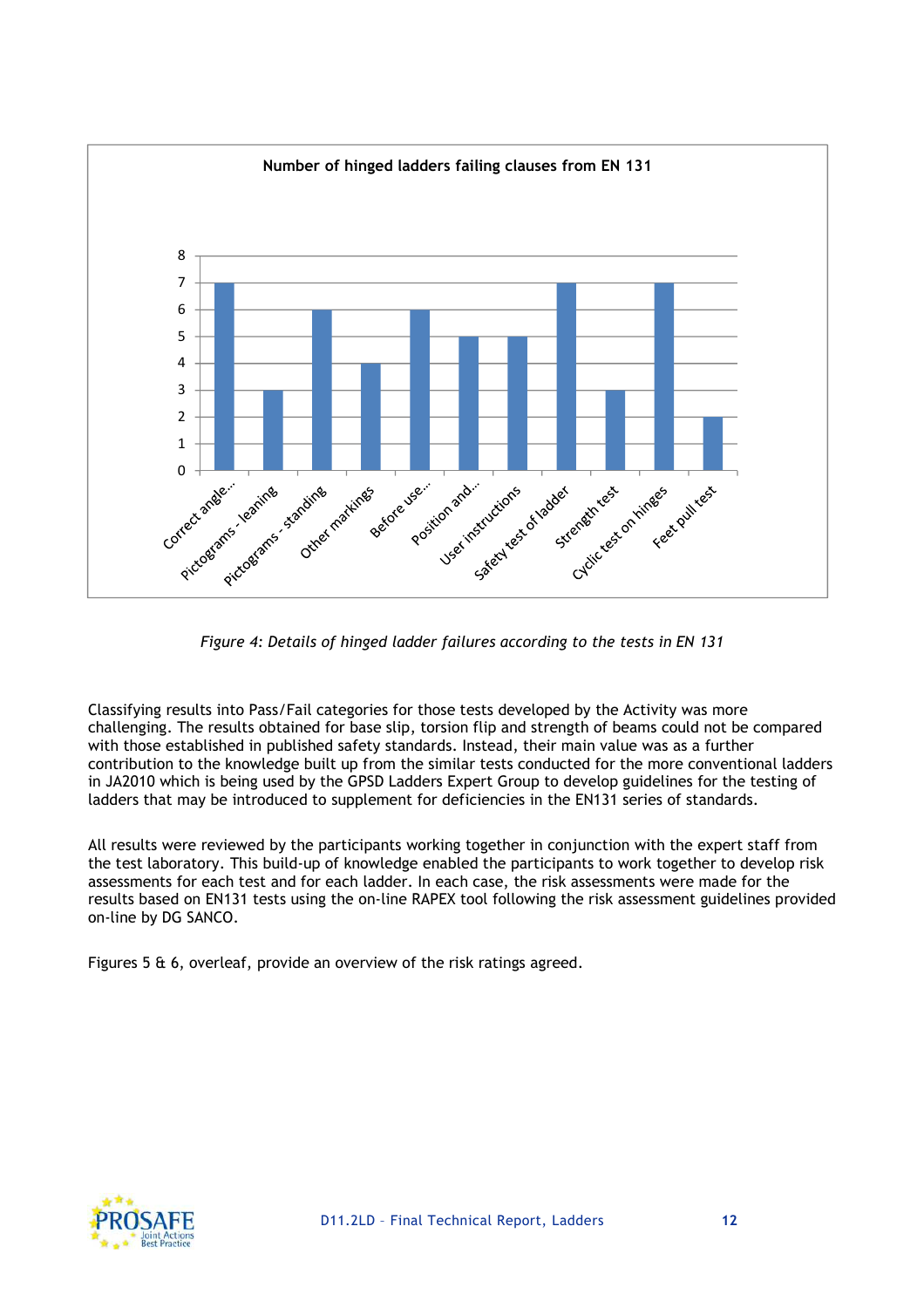



*Figure 6: Risk ratings for hinged ladders* 

The risk totals shown in the figures above vary across the different models tested. Some had a single High Risk rating but the majority had more than this. However, the RAPEX guidelines suggest ascribing just the highest assessed risk category to the product i.e. a ladder with one High Risk rating is given the same overall (High) risk rating as a ladder model with a further five more High Risk ratings. Some participants felt uneasy about this absence of any allowance for a multiplier effect; their instincts suggesting that a product with a number of unconnected weakness rated High Risk presents a higher overall risk than a product with just one weakness rated High Risk.

As a result, the participating market surveillance authorities took enforcement actions on 12 of the 14 ladders charted above. The actions and measures are shown in Figure 7.

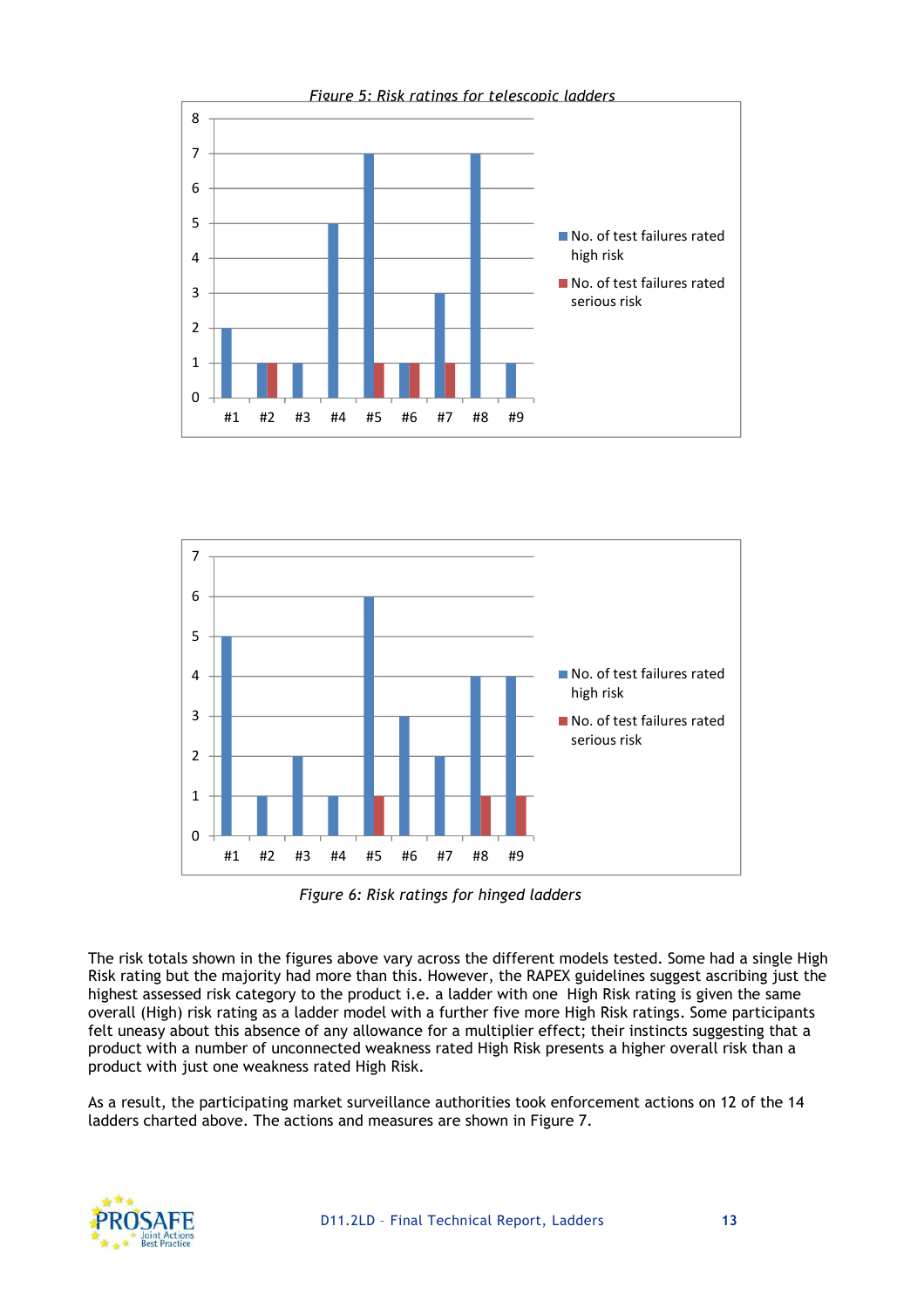| <b>Actions taken</b>                                | Number of<br>models |
|-----------------------------------------------------|---------------------|
| No action                                           |                     |
| Minor measures or notification to economic operator |                     |
| Compulsory corrective measures                      |                     |
| Sales ban                                           |                     |
| Voluntary action                                    |                     |
| Still under evaluation (Iceland)                    |                     |
| Total                                               | 18                  |

*Figure 7: Overview of measures taken against the ladders* 

The actions mentioned in the table have the following meaning:

- No action. No action was deemed necessary by the relevant market surveillance authority.
- Minor measures. The economic operator takes measures against (future deliveries of) the product in line with directions from the market surveillance authority. The measures could be minor design changes, minor changes in production or quality control, minor updates to marking, etc.
- Compulsory corrective measures. The economic operator was compelled to take action by the relevant market surveillance authority.
- Sales ban. The product is prohibited from sale permanently or until certain conditions are met.
- Voluntary action. The product is no longer in stock and will not be imported again.

It should be noted that actions taken at Member State level were not necessarily consistent. This is because the status of the current EN131 standard varies between member states. Some, like France, recognise it and require ladders to be compliant with it. Others, notably The Netherlands, do not recognise EN131 and continue to apply their own (generally more demanding) national standard. Thus a ladder found to be compliant by the authorities in France may not necessarily be compliant in the Netherlands and vice versa. Similarly, some participants were able to take into consideration the results of the additional non-EN131 tests that had been developed by the Activity, whilst others, such as Czech Republic and Slovenia, could not.

Further complications stem from the use of the draft standard for telescopic ladders. This, pr EN131-6, would not be expected to be formally recognised by any authority since it had not been published. Consequently, the level to which each authority was prepared to take action in respect of results based on the application of prEN131-6 could be expected to vary.

At this time of reporting, notifications to the RAPEX system of those models presenting serious risk were still pending.

### **4.3 Conclusions**

The overall result of the tests for ladders revealed that none of the samples selected passed all of the tests relating to EN131. This is a significant matter of concern as the ladders models supplied were believed to be typical of those ladders on the consumer markets in the Member States that provided samples for testing since some were regarded as brand leaders so not specifically sought out by the inspectors from the market surveillance authorities as ladders that were more likely to fail the tests.

It is also a matter of concern that whilst the published series of EN 131 standards is recognised by a number of authorities, it is specifically not recognised by other authorities. All the while this situation remains, so it can be expected by economic operators that they will need to deal with inconsistencies of approach according to whichever national authority that they may be dealing with. This can mean that whilst some models of ladder will be acceptable in one MS, they will not acceptable in an adjoining MS. It also means that the level of action taken by some authorities is restricted to the results specific to EN 131. The consequences of this can be that some ladders that have been identified as presenting particular risks to users will not have action taken against them.

Concerns, raised previously at the time of JA2010, that the EN131 standards were deficient since they were missing key test requirements have still not been fully addressed. Although activities to develop improved standards continue in CEN TC93, there have been no further draft amendments published (apart

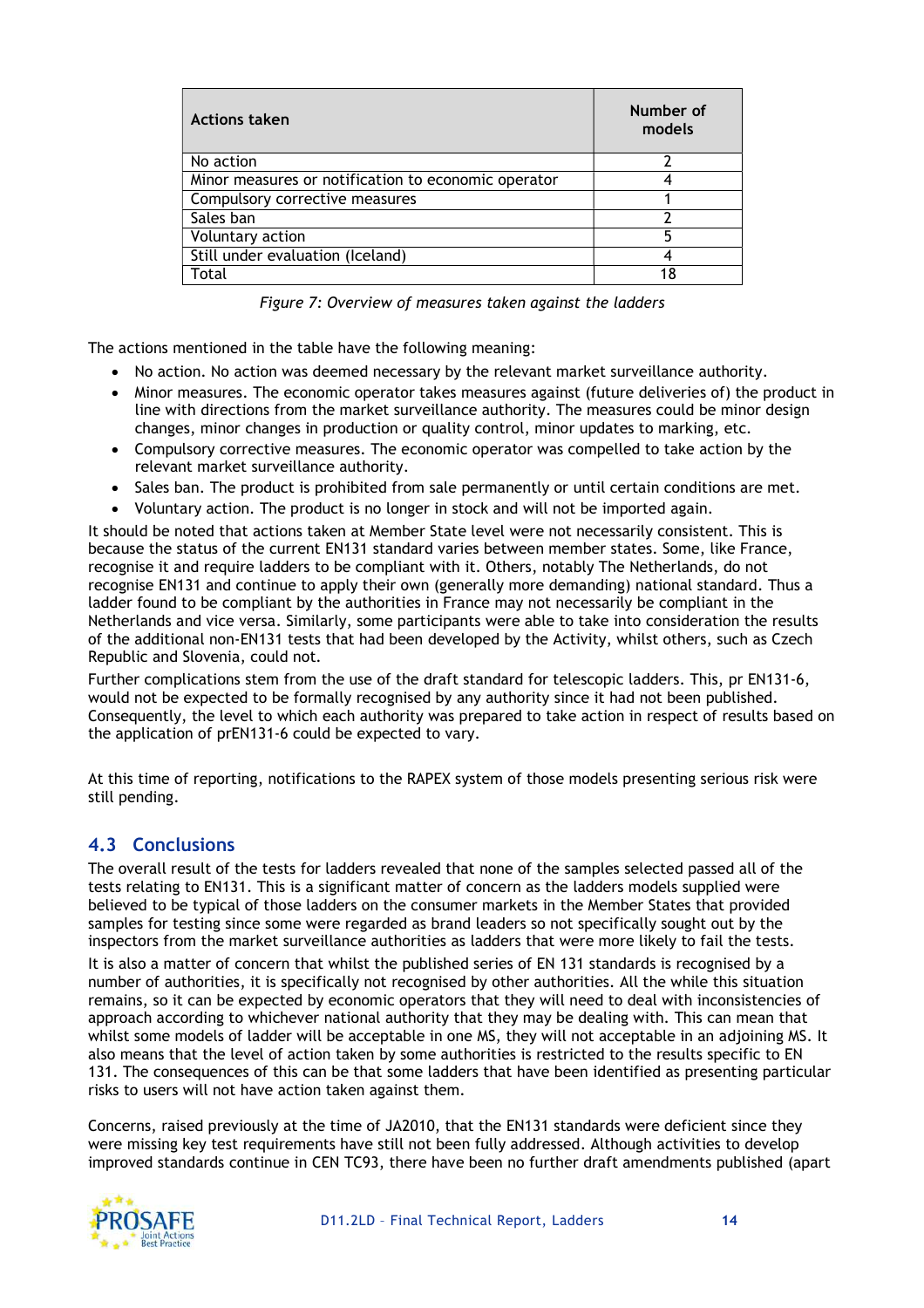from an updated draft for 131-6) and so there are few positive signs that the deficient safety standards issue is being speedily addressed there.

The two Joint Actions have now taken a broad sweep across more than 50% of the ladder types on the EU market. In both Joint Actions, the results have been very disturbing. The majority of the products tested have failed even though the published test regime to which they have been (only partially) tested is regarded as deficient and even though the manufacturing requirements have been long established and are not particularly sophisticated. Informal research completed at the time of JA2010 suggested that more than 500,000 people/year in the EU need hospital or first aid treatment following falls from ladders. And of these, more than 100 fatal accidents result. Comparison between EU Member States where EN131 is the prevailing standard and other countries, such as Australia and USA where more stringent test standards apply, suggest that those latter countries have much lower incidences of ladder related accidents.

In order to continue reviewing the safety of the categories of ladder commonly sold across the EU, it is recommended that a third Joint Action be undertaken - on step stools. Though these products do not enable users to climb as high as other forms of ladders, experts have suggested that the test standard for them, EN 14183, also includes some significant deficiencies and so should be subject to scrutiny by those authorities responsible for protecting consumers from unsafe products.

### **5 Liaisons**

### **5.1 Involvement of Customs**

The group discussed whether a guideline or checklist could be developed that could be supplied to the customs authorities. However, it was decided by the participants that apart from possible deficiencies in some marking, it would not be possible to detect whether a ladder would fail safety tests just based on a visual examination. Consequently, it was felt that it would not be possible that to provide anything useful to TAXUD.

### **5.2 Other Liaisons**

Outreach activities were focussed on the European Commission, particularly DG SANCO, who attended all but one meetings of the Activity. DG SANCO's interest was very high, as they have been attempting to improve the safety of ladders through encouraging an improvement in EN 131 since a Mandate was issued for it in 1999.

Liaison with DG SANCO further existed through support by provided some participants who were members of the GPSD Ladders Expert Group that had been formed by DG SANCO with the purpose of developing guidelines for the testing of ladders.

Of the organisations invited to the Activity's kick-off meeting: ANEC, the EU ladder manufacturers' federation (ELF), CEN Secretariat and CEN TC93; the JA maintained closest links with CEN TC 93 during the project. A participant from NL attended both TC93 meetings held during the lifetime of this Activity and made presentations at both. The second presentation was focused on providing information on the tests that were performed and the results that ensued. This presentation also provided details of the concerns regarding the EN 131 tests that are listed in the following section of this report.

# **6 Evaluation, Lessons Learned**

As set out in the Grant Agreement, one action for the Activity was to build knowledge on the ladder standards in place in EN131 and assist the development of a safety standard for telescopic type ladders.

Regarding the European Standards EN 131, the group made the following observations:

- EN 131 Pt 2 needs to include a base slip test
- EN 131 Pt 2 needs to include a side slip test or set dimensional limitations e.g. a wider base
- EN 131 Pt 2 needs to include a torsion flip test
- EN 131 Pt 2 needs to include a strength-in-use test that more closely simulates the loads the ladder experiences in real use